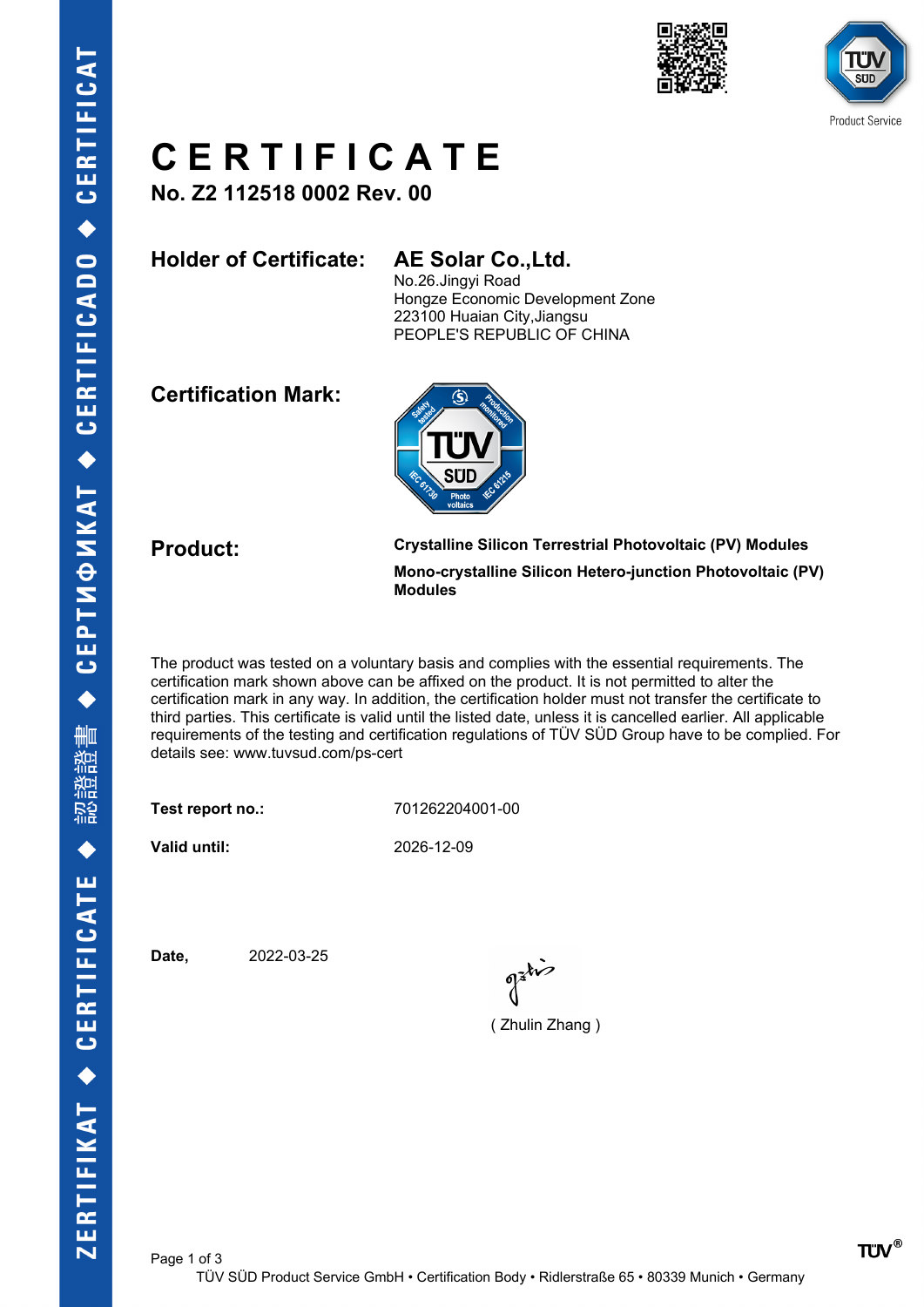

## **C E R T I F I C A T E**

**No. Z2 112518 0002 Rev. 00**

**Model(s): Framed:**

### **AExxxTMC-144BDS (xxx=440 to 480 in step of 5) AExxxTMC-132BDS (xxx=405 to 440 in step of 5) AExxxTMC-120BDS (xxx=365 to 400 in step of 5) AExxxTMC-144BDSN (xxx=440 to 480 in step of 5) AExxxTMC-132BDSN (xxx=405 to 440 in step of 5) AExxxTMC-120BDSN (xxx=365 to 400 in step of 5) AExxxTMC-156BDSB (xxx=490 to 520 in step of 5) AExxxTMC-144BDSB (xxx=450 to 480 in step of 5) AExxxTMC-132BDSB (xxx=410 to 440 in step of 5) AExxxTMC-120BDSB (xxx=375 to 400 in step of 5) AExxxTMC-156BDSN (xxx=490 to 520 in step of 5) AExxxTMC-156BDS (xxx=490 to 520 in step of 5)**

### **Frameless:**

**AExxxTMC-144BDN (xxx=440 to 480 in step of 5) AExxxTMC-132BDN (xxx=405 to 440 in step of 5) AExxxTMC-120BDN (xxx=365 to 400 in step of 5) AExxxTMC-144BDNN (xxx=440 to 480 in step of 5) AExxxTMC-132BDNN (xxx=405 to 440 in step of 5) AExxxTMC-120BDNN (xxx=365 to 400 in step of 5) AExxxTMC-96BDNN (xxx=295 to 320 in step of 5) xxx stands for rated output power at STC** 

**The corresponding BSTS power range as follows: All electrical data is shown as relative to this test conditions: front side irradiance 1000 W/m<sup>2</sup> , backside irradiance 135 W/m<sup>2</sup> , 25 °C, AM 1.5 Framed: AExxxTMC-144BDS (BSTC Power range: 490W to 530W in step of 5) AExxxTMC-132BDS (BSTC Power range: 450W to 485W in step of 5) AExxxTMC-120BDS (BSTC Power range: 405W to 440W in step of 5) AExxxTMC-144BDSN (BSTC Power range: 495W to 535W in step of 5)**

**AExxxTMC-132BDSN (BSTC Power range: 455W to 490W in step of 5) AExxxTMC-120BDSN (BSTC Power range: 410W to 445W in step of 5) AExxxTMC-156BDSB (BSTC Power range: 540W to 570W in step of 5) AExxxTMC-144BDSB (BSTC Power range: 495W to 525W in step of 5) AExxxTMC-132BDSB (BSTC Power range: 450W to 480W in step of 5) AExxxTMC-120BDSB (BSTC Power range: 410W to 435W in step of 5) AExxxTMC-156BDSN (BSTC Power range: 545W to 575W in step of 5) AExxxTMC-156BDS (BSTC Power range: 540W to 570W in step of 5)**

#### **Frameless:**

**AExxxTMC-144BDN (BSTC Power range: 490W to 530W in step of 5) AExxxTMC-132BDN (BSTC Power range: 450W to 485W in step of 5) AExxxTMC-120BDN (BSTC Power range: 405W to 440W in step of 5) AExxxTMC-144BDNN (BSTC Power range: 495W to 535W in step of 5) AExxxTMC-132BDNN (BSTC Power range: 455W to 490W in step of 5) AExxxTMC-120BDNN (BSTC Power range: 410W to 445W in step of 5) AExxxTMC-96BDNN (BSTC Power range: 325W to 350W in step of 5)**